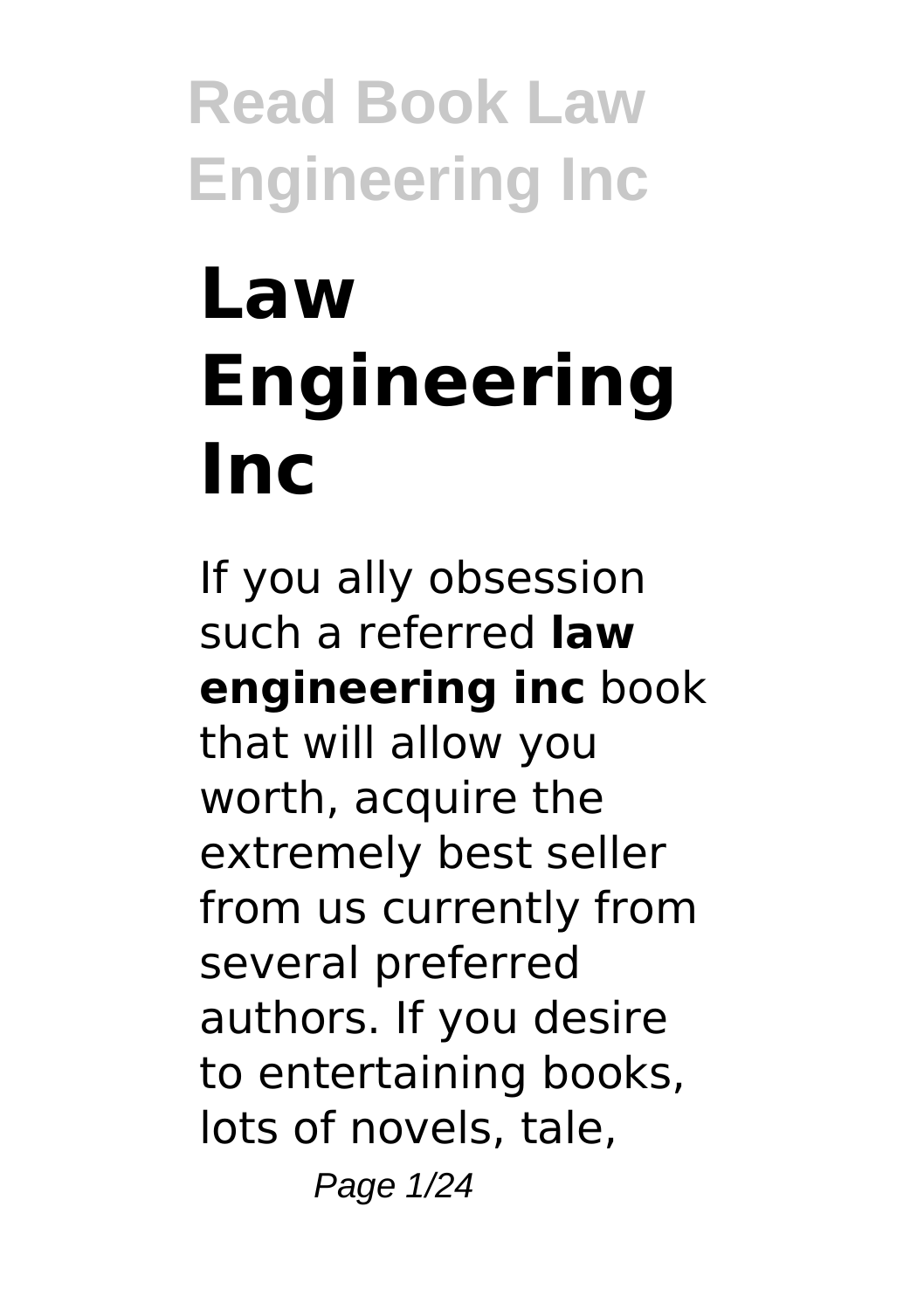jokes, and more fictions collections are plus launched, from best seller to one of the most current released.

You may not be perplexed to enjoy every ebook collections law engineering inc that we will completely offer. It is not not far off from the costs. It's approximately what you craving currently. This law engineering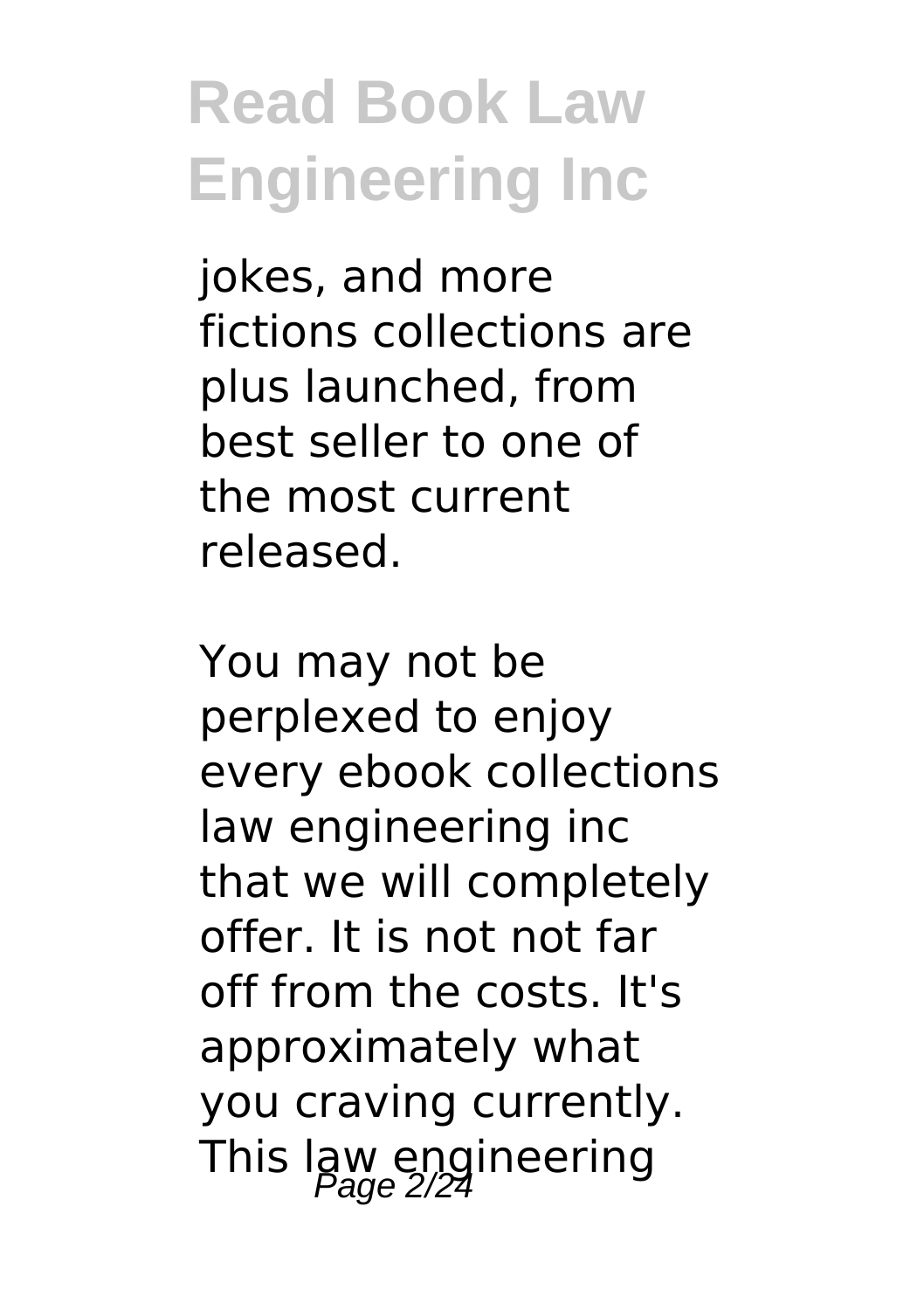inc, as one of the most enthusiastic sellers here will no question be in the midst of the best options to review.

Both fiction and nonfiction are covered, spanning different genres (e.g. science fiction, fantasy, thrillers, romance) and types (e.g. novels, comics, essays, textbooks).

# **Law Engineering Inc**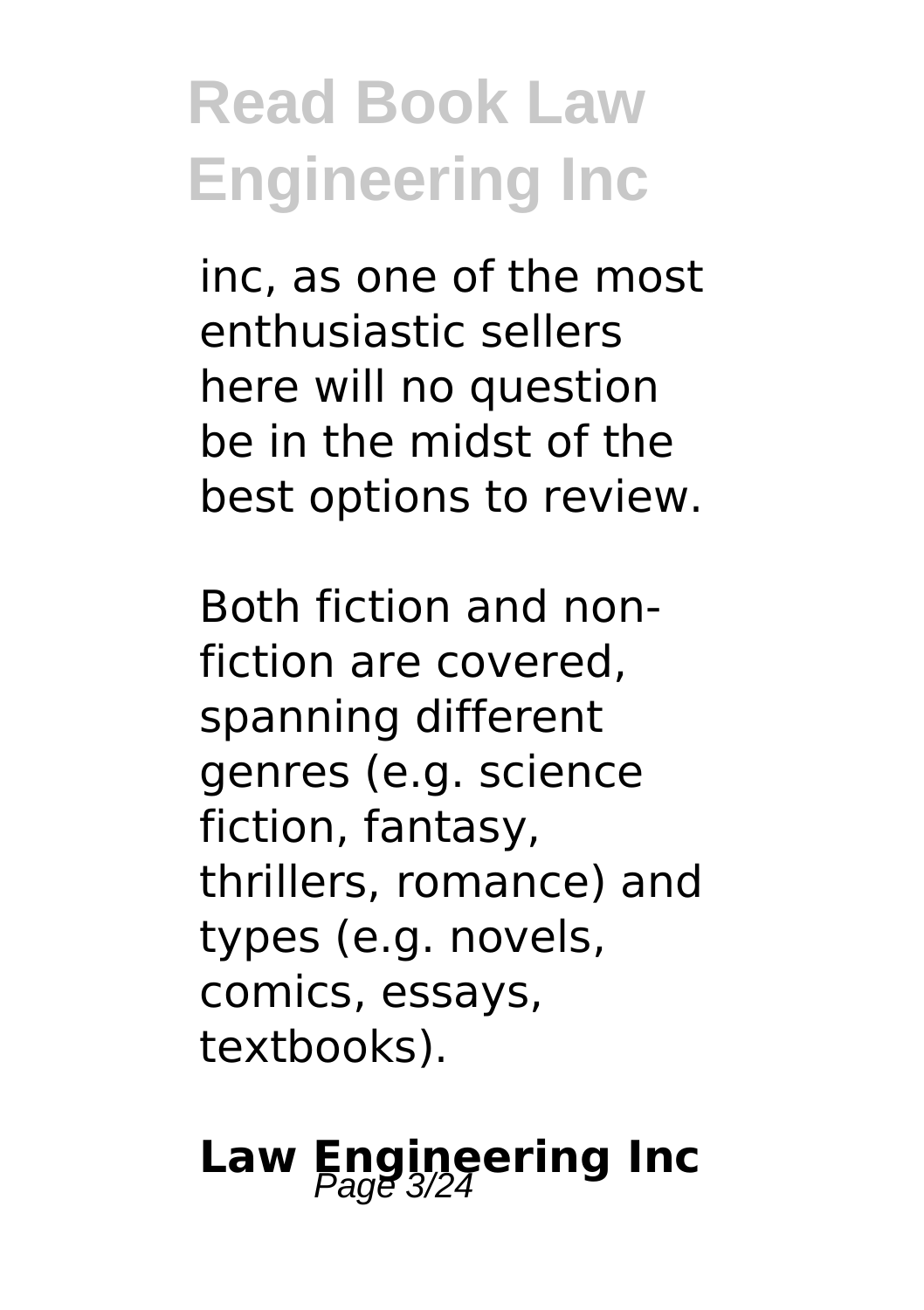Welcome to Law Engineering Consultants, Inc. Law Engineering Consultants provides structural engineering services for both commercial and residential structures. Our Services include design of new structures, investigation of existing structures and reviews of existing structures for compliance with the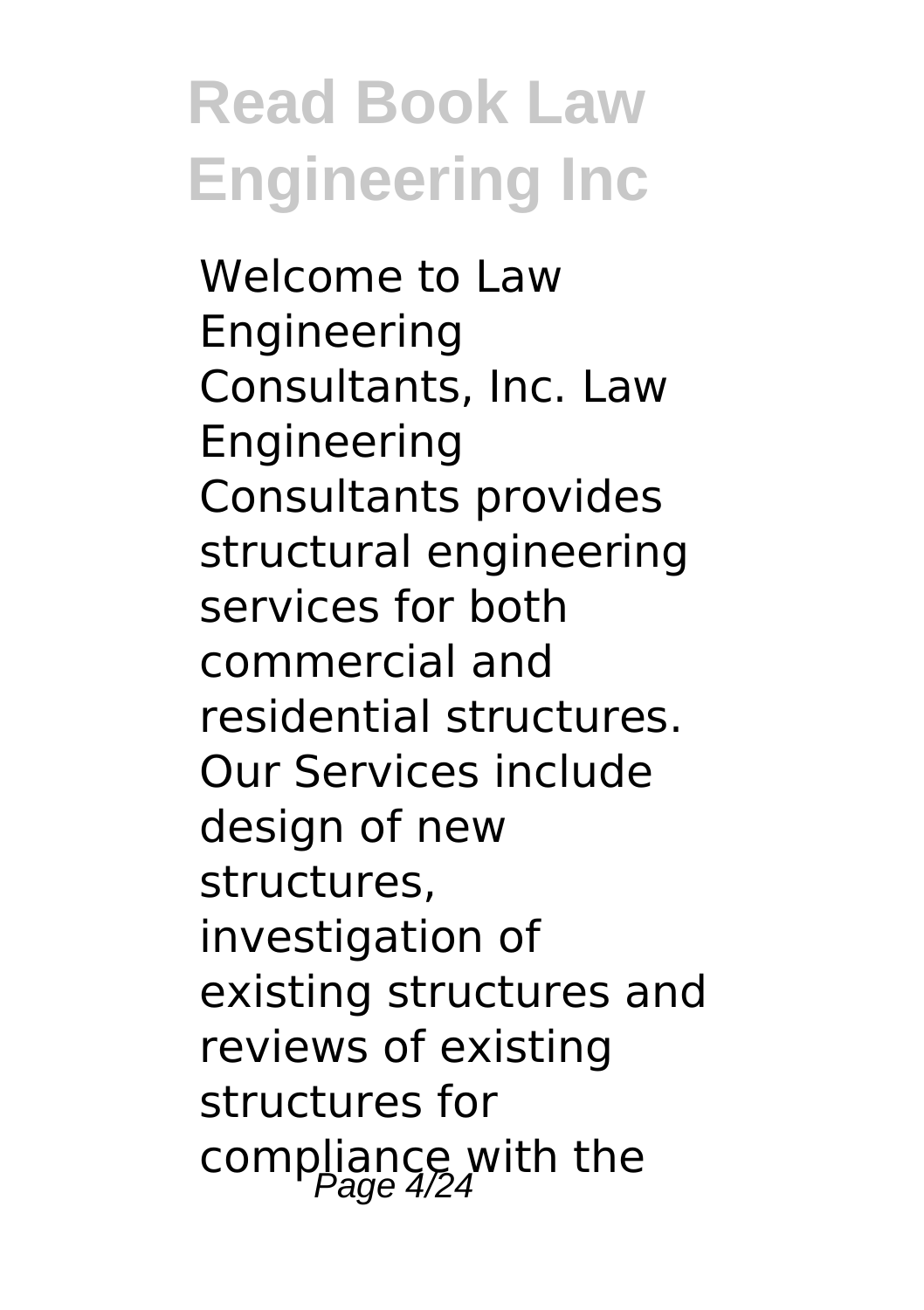applicable building codes.

### **Law Engineering Consultants - Homepage**

Law Engineering Inc. Home. 69 Bessemer Rd. Unit #37 to 39, London, Ontario N6E 2V6. Phone: (519)-680-9991. Fax: (519)-680-9993. Email: info@lawengineering.c om. Mission Statement: LAW Engineering (London) Inc. will strive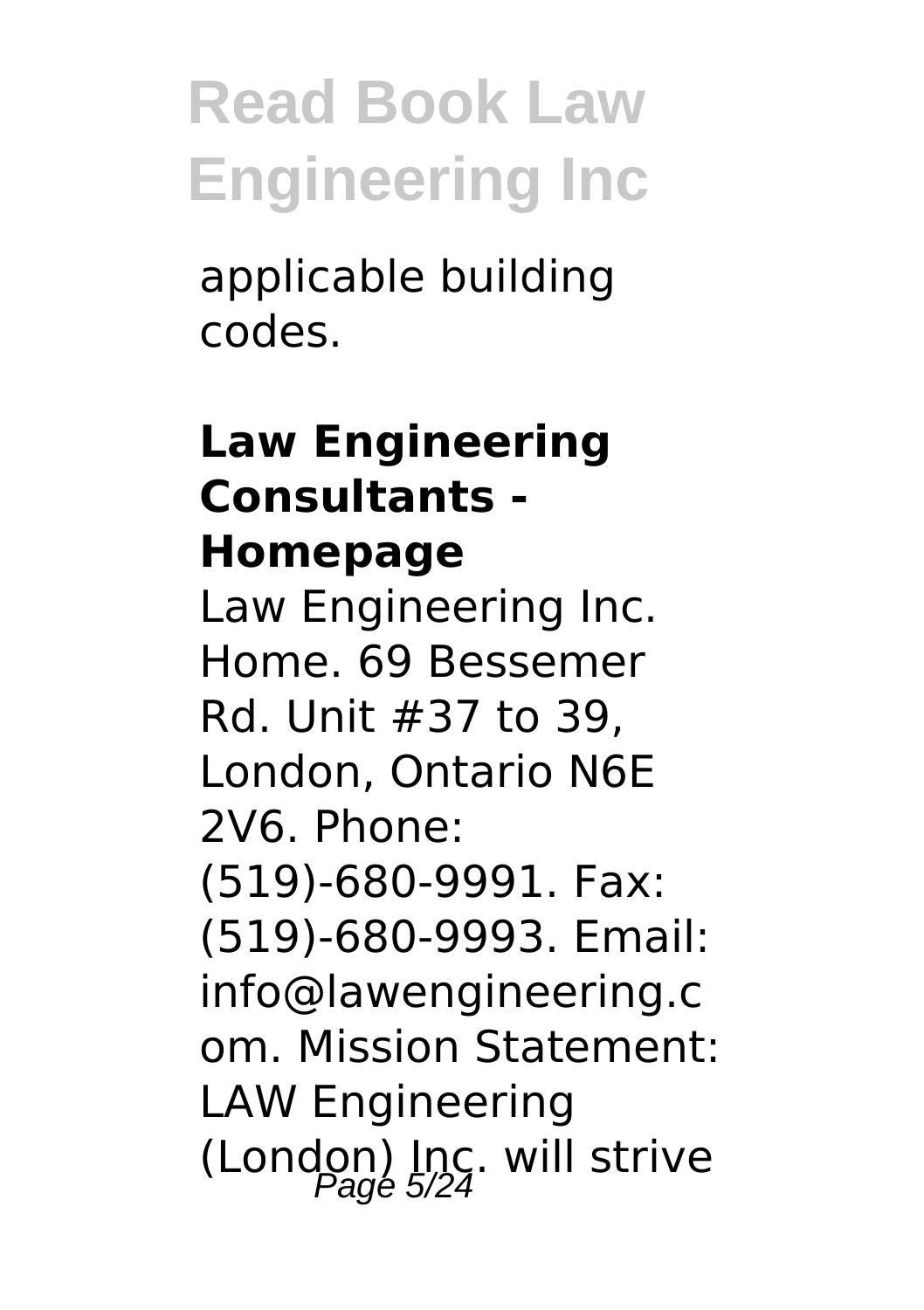to provide practical engineering solutions based on the experience of its principals and affiliates.

## **Law Engineering Inc. Home**

Law Engineering, Inc. filed as a Foreign for Profit Corporation in the State of Florida and is no longer active. This corporate entity was filed approximately thirty-one years ago on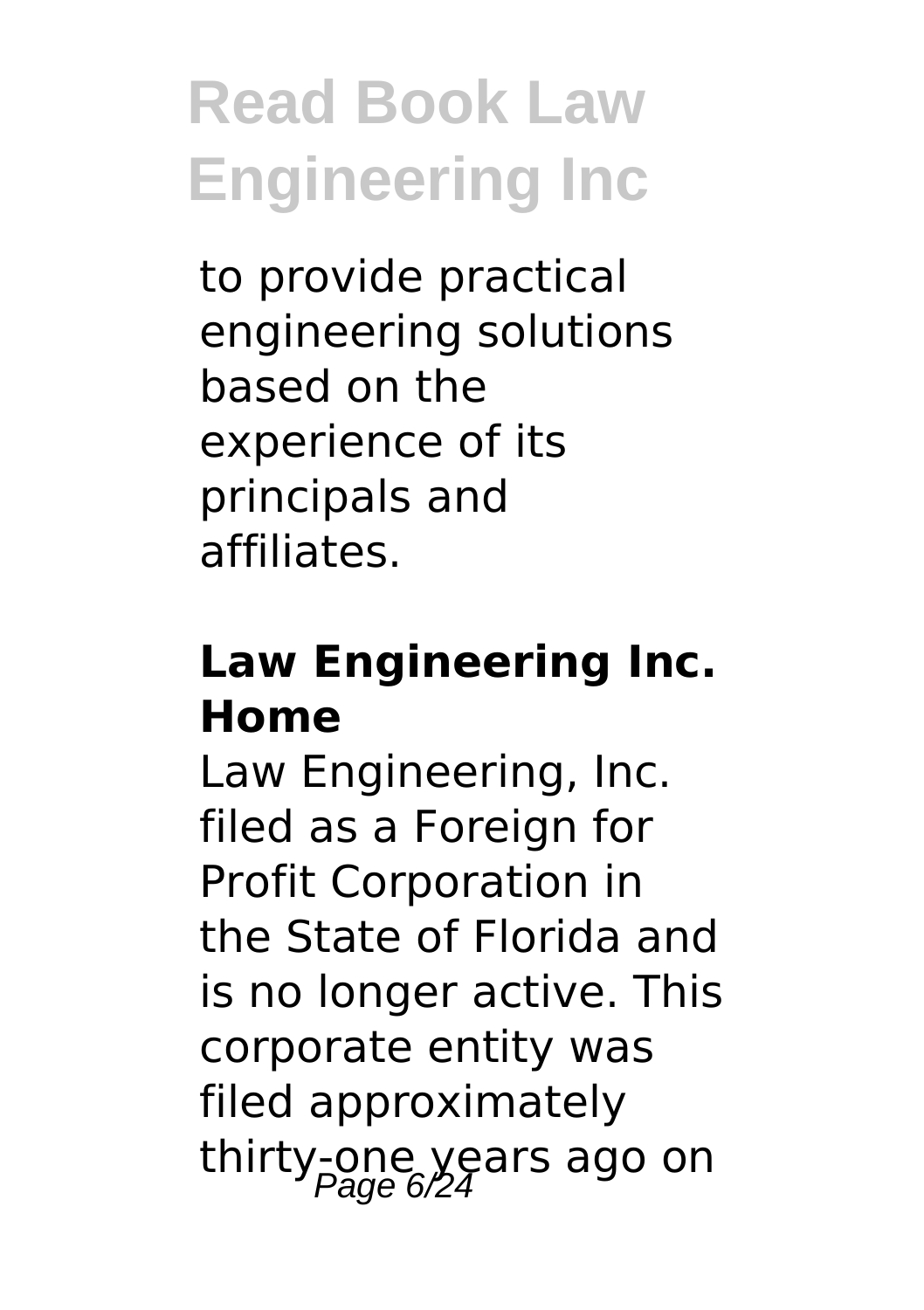Wednesday, January 4, 1989, according to public records filed with Florida Department of State. It is important to note that this is a foreign filing.

**Law Engineering, Inc. - Company Profile - Corporation Wiki** There are 37 companies that go by the name of Law Engineering, Inc..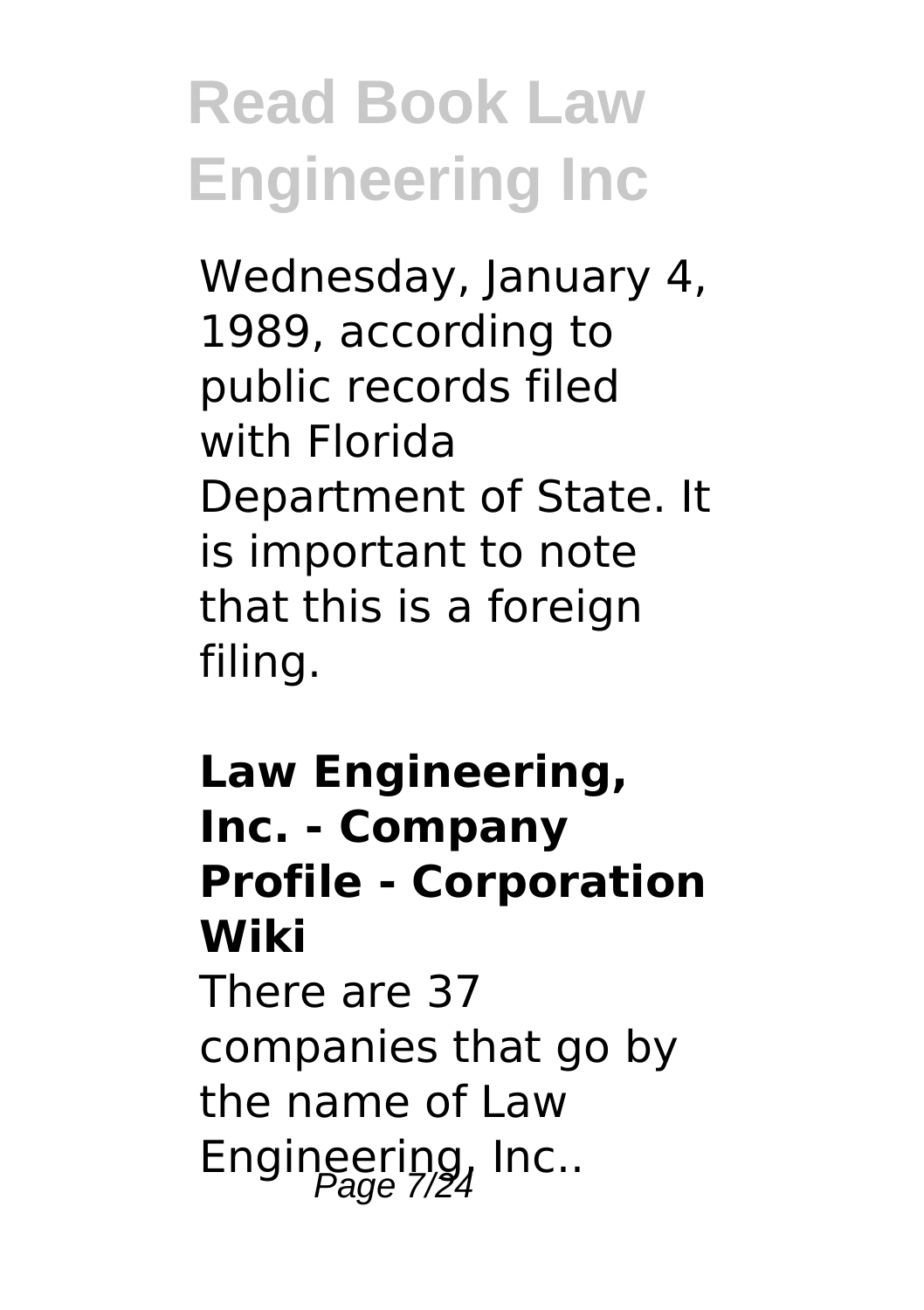These companies are located in Alpharetta GA, Atlanta GA, Austin TX, Baltimore MD, Baton Rouge LA, Bismarck ND, Boston MA, East Lansing MI, Frankfort KY, Jackson MS, Jefferson City MO, Kennesaw GA, Madison WI, Nashville TN, Okla. City OK, Pierre SD, Providence RI, Raleigh NC, Salem OR, Santa Fe NM, St Paul MN, and Topeka KS.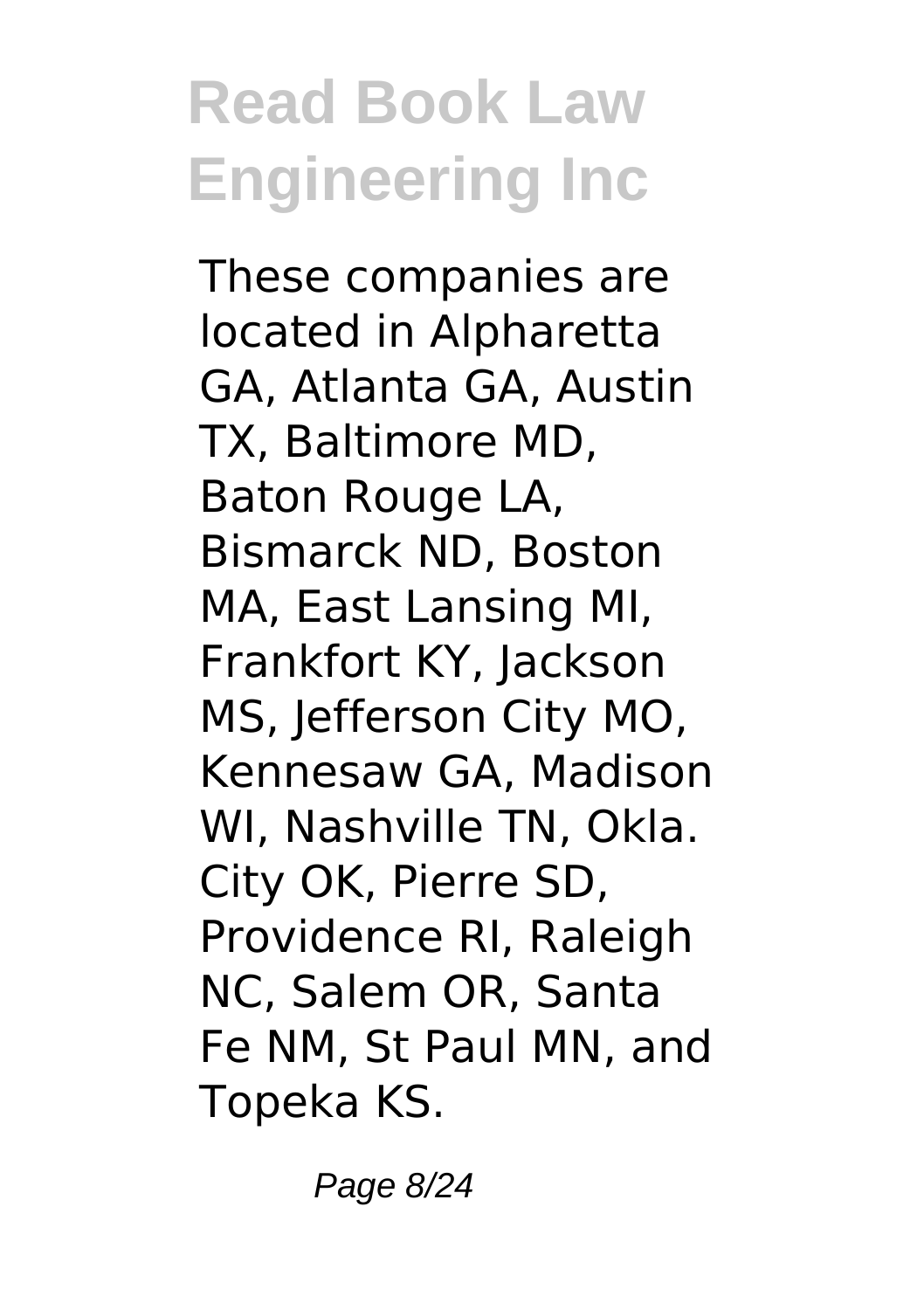## **Law Engineering, Inc. - GA, KS, KY, LA, MA, MD, MI, MN, MO, MS**

Law Engineering, Inc. is a North Dakota Foreign Corporation - Business filed on October 21, 1992. The company's filing status is listed as Inactive - Involuntary and its File Number is 0000041081 . The Registered Agent on file for this company is Nd Secretary Of State  $(N.D.C.C. § 10-01.1-13)$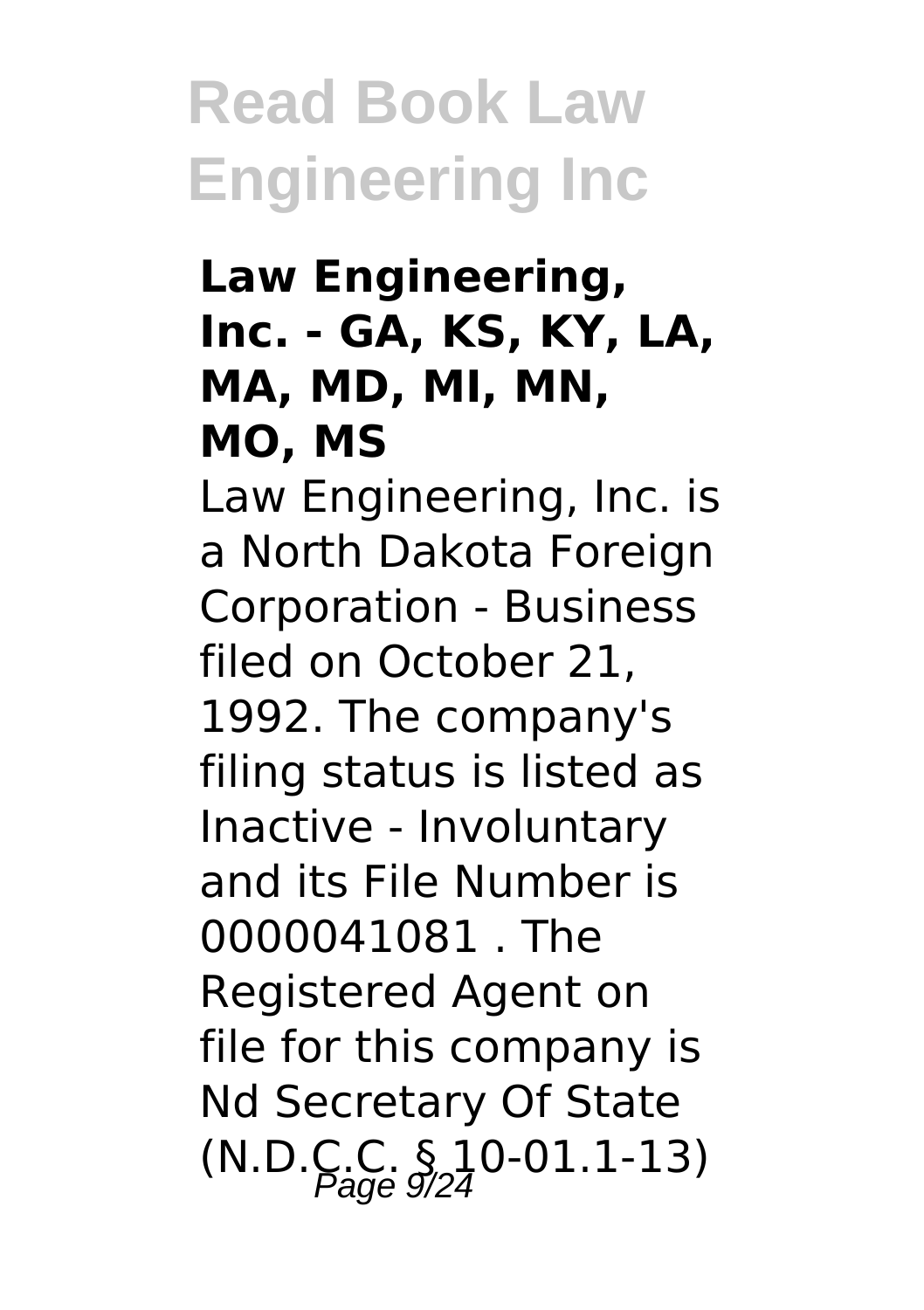and is located at 600 E Boulevard Ave Dept 108, Bismarck, ND 58505-0500.

### **Law Engineering, Inc. in Bismarck, ND | Company Info & Reviews**

Law's environmental scientists, engineers, and other specialists serve industrial, commercial, and governmental clients dealing with all aspects of environmental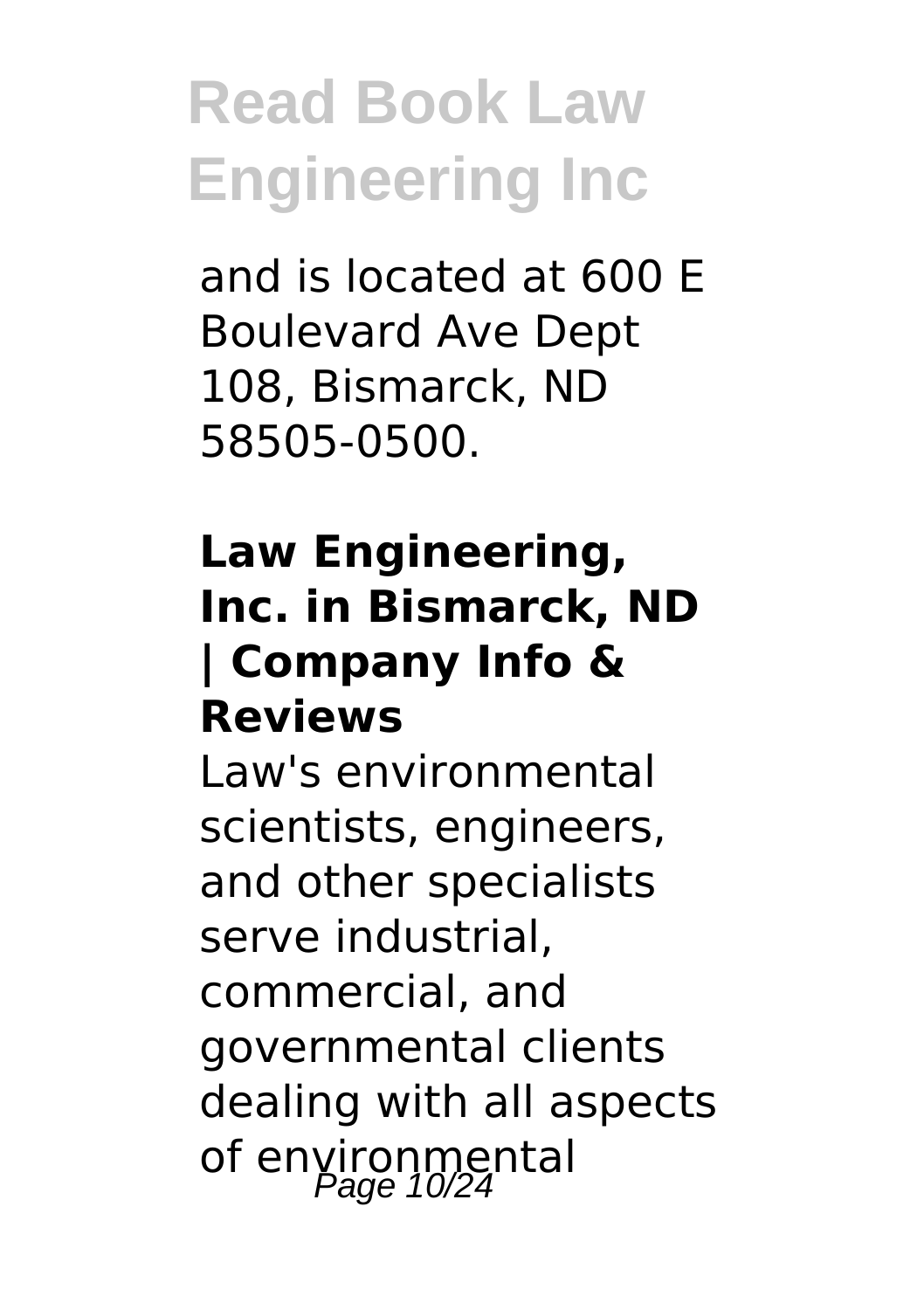siting, water and natural resource development, permitting, regulatory compliance, and remediation. In addition to environmental services, Law also offers services in engineered ...

## **EnviroSource General Listing - Law Engineering and**

**...**

MACTEC was among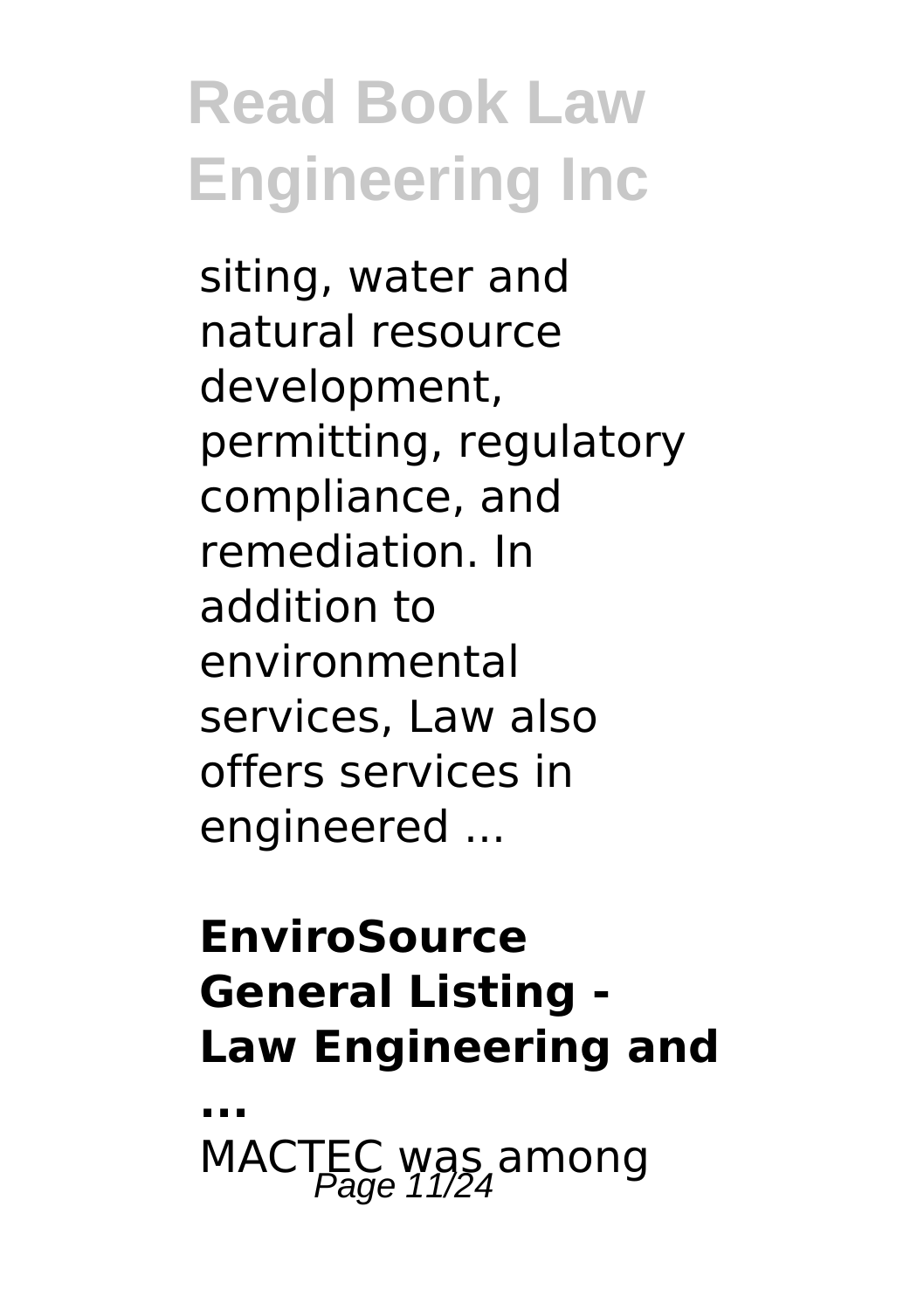the largest engineering design companies in the United States. The company provided engineering, environmental, and construction services to private- and publicsector clients. MACTEC was based in Denver, Colorado until 2002, when they merged with LAW Engineering and the headquarters were moved to Alpharetta, Georgia. At that time they  $\frac{mplq}{2}$  3100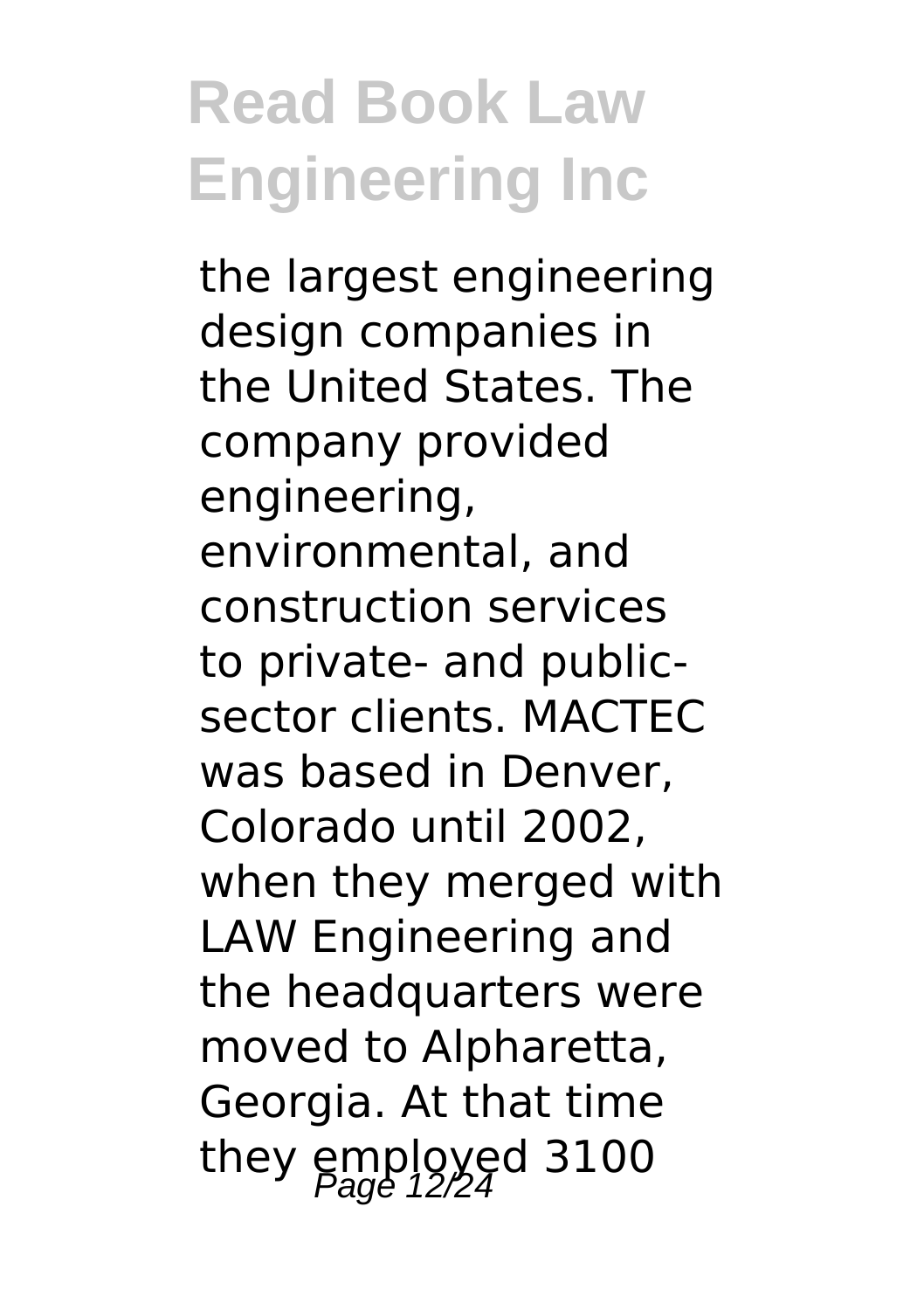staff in 80 locations, with capability in more than 50 scientific and engineering disciplines. The company consisted ...

### **MACTEC - Wikipedia**

L&W Engineering builds quality steel and aluminum parts and has a solid reputation by providing numerous manufacturing services.

# **LW Engineering**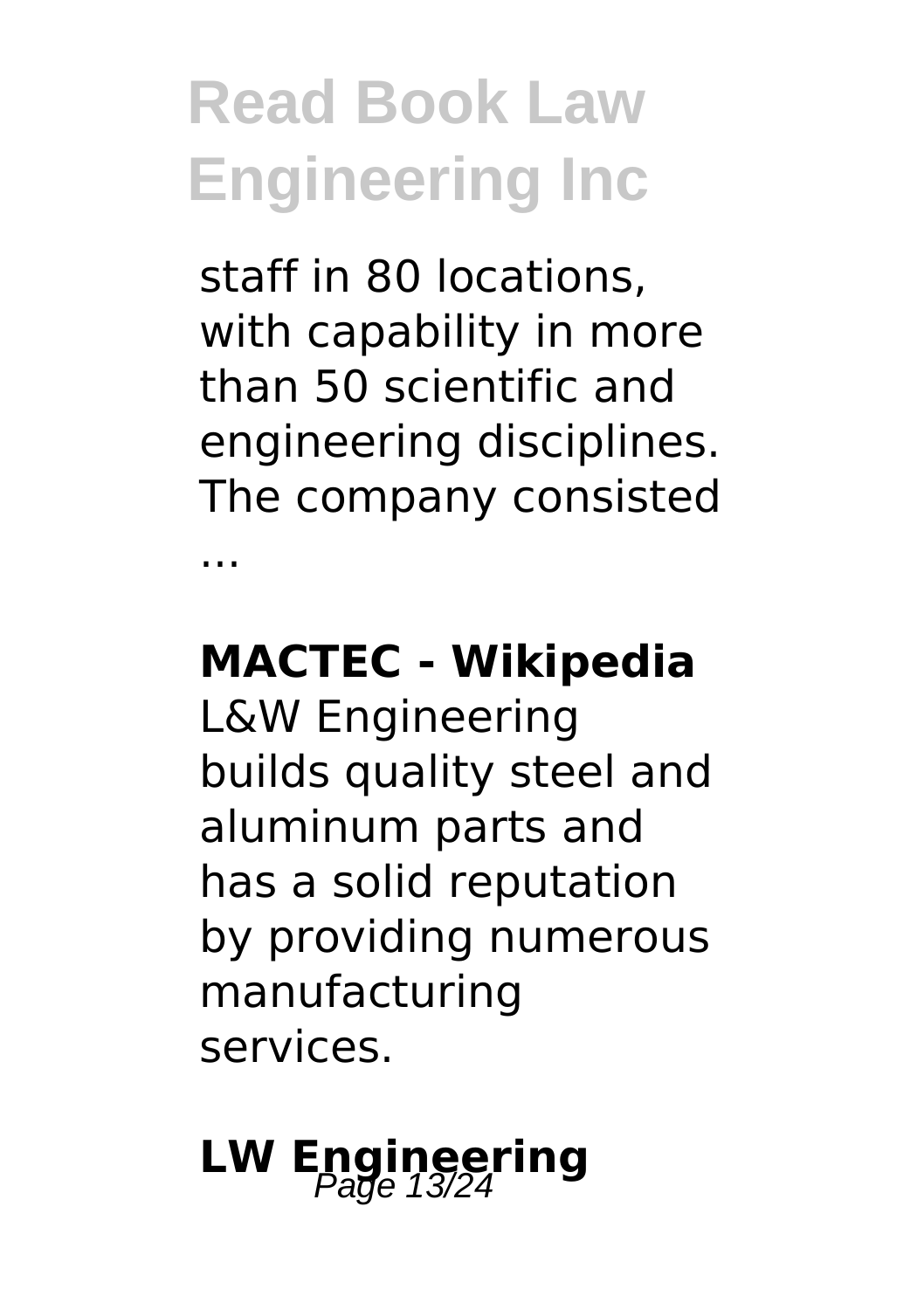MLA Labs, Inc. has drilled over 150,000 borings in Central Texas, providing 51 years of data on ... learn more If you would be interested in having MLAW Engineers present a one to two hour seminar on soils, foundations or structures, call (512) 835-7000.

## **Home - MLAW Engineers** Engineering Inc Law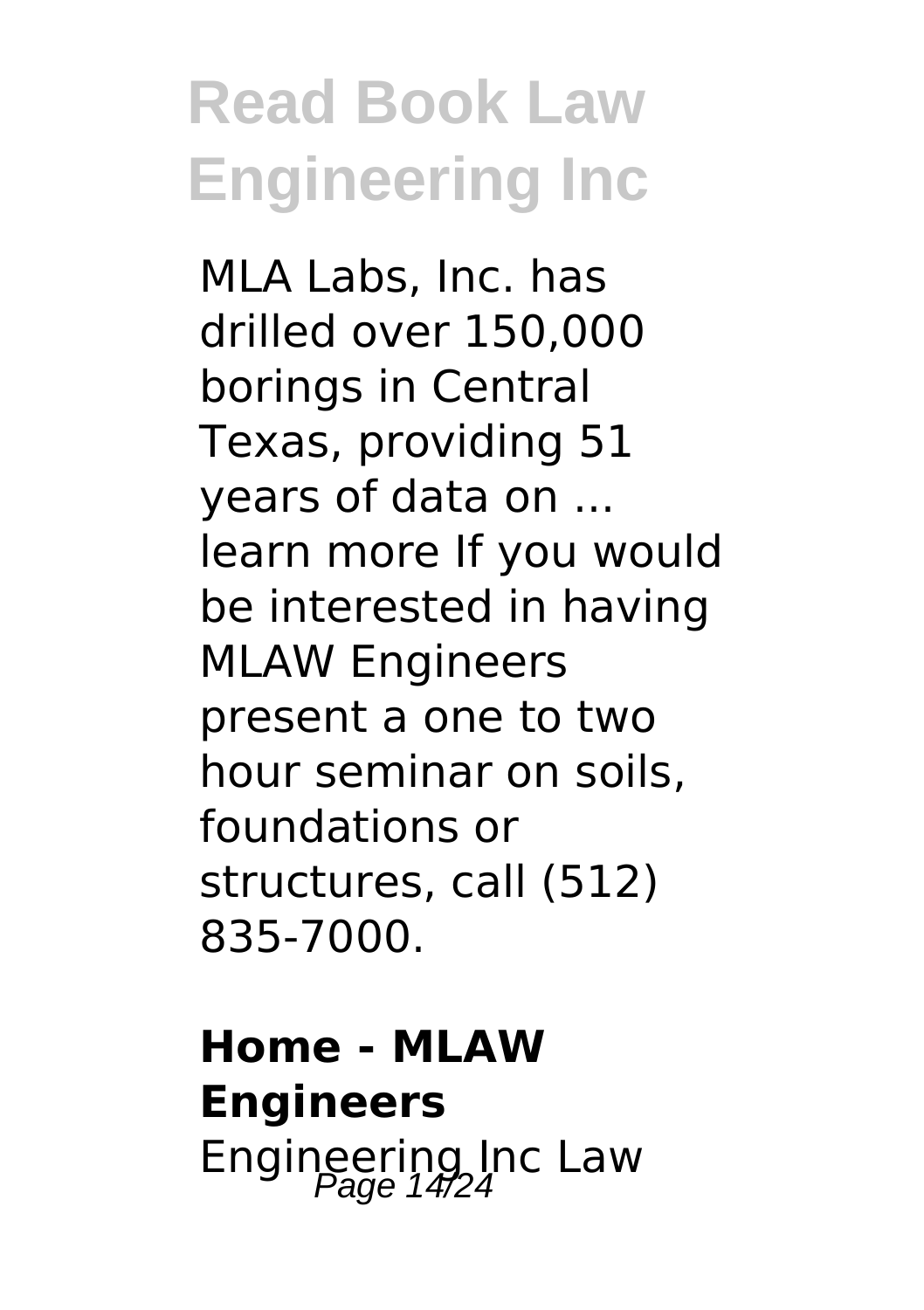Engineering Inc If you ally dependence such a referred law engineering inc ebook that will present you worth, acquire the completely best seller from us currently from several preferred authors. If you want to humorous books, lots of novels, tale, jokes, and more fictions collections

## **Law Engineering Inc** - campus-haacht.be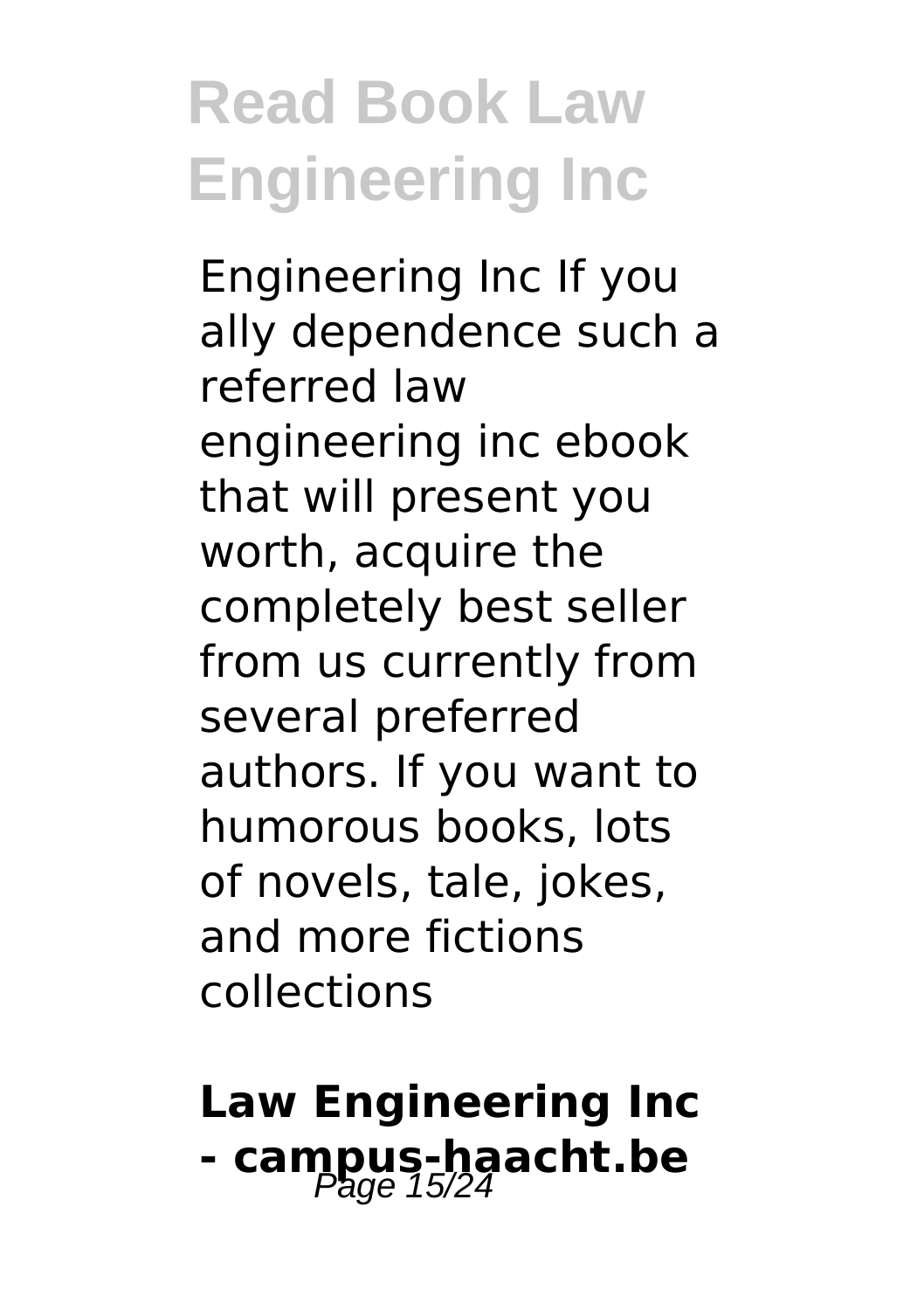Since 2010, Law Engineering has been providing Engineering Services from Itasca.

## **Law Engineering - Itasca , IL - Business Directory**

Environmental profile of Law Engineering, Inc.. Law Engineering, Inc. is located at 1000 Abernathy Road Ne, Atlanta GA, 30328.

## **Law Engineering, Inc. at Atlanta, GA -**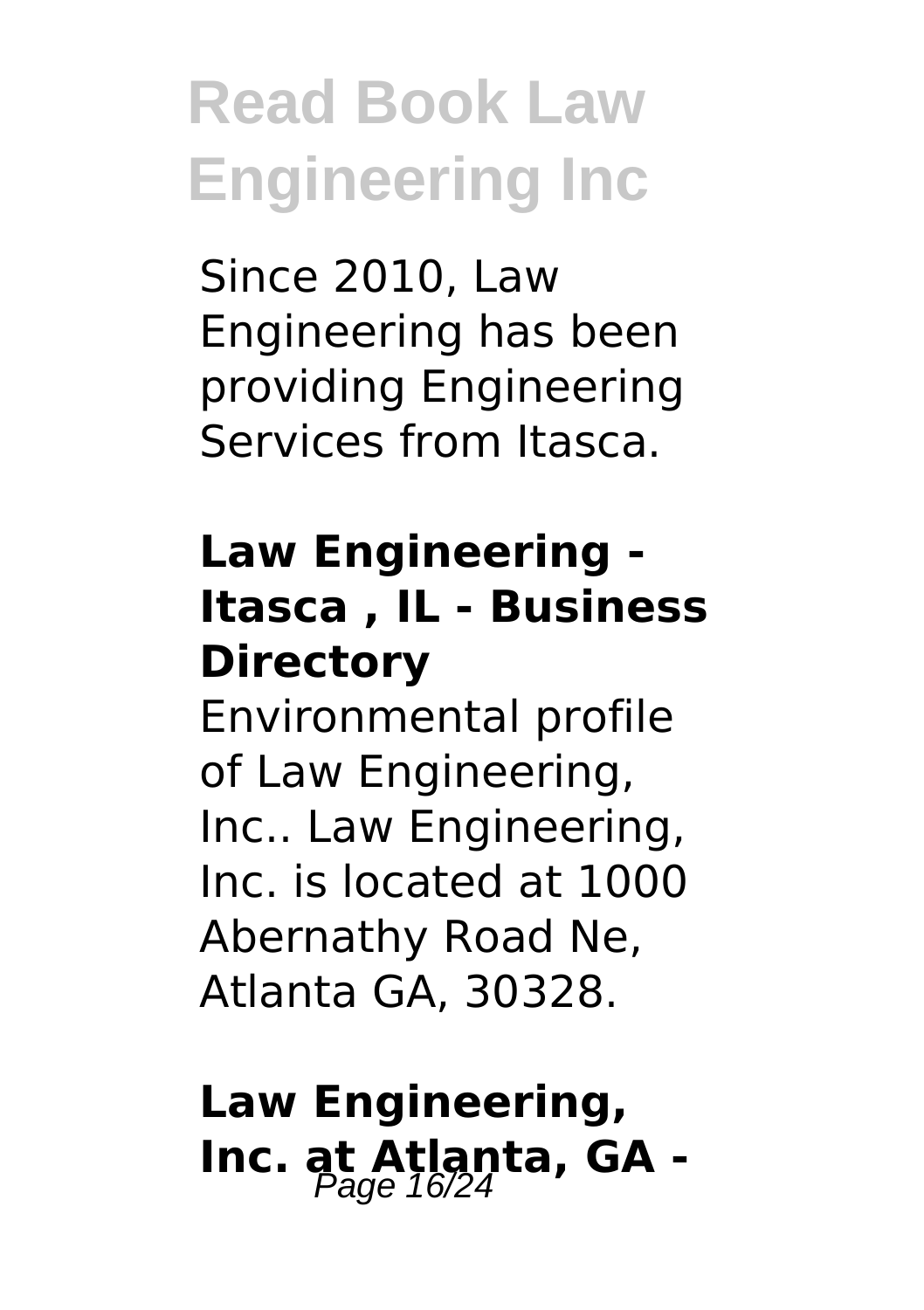**USA.com™** Law Engineering Inc. No description specified. 1-1 (1 Record) Documents. Archaeological Survey of Two Proposed Cell Tower Sites for Law Engineering and Environmental Services, Inc., located in Bryan County, Oklahoma. (1999) Related Creators. Federal Communications Commission ...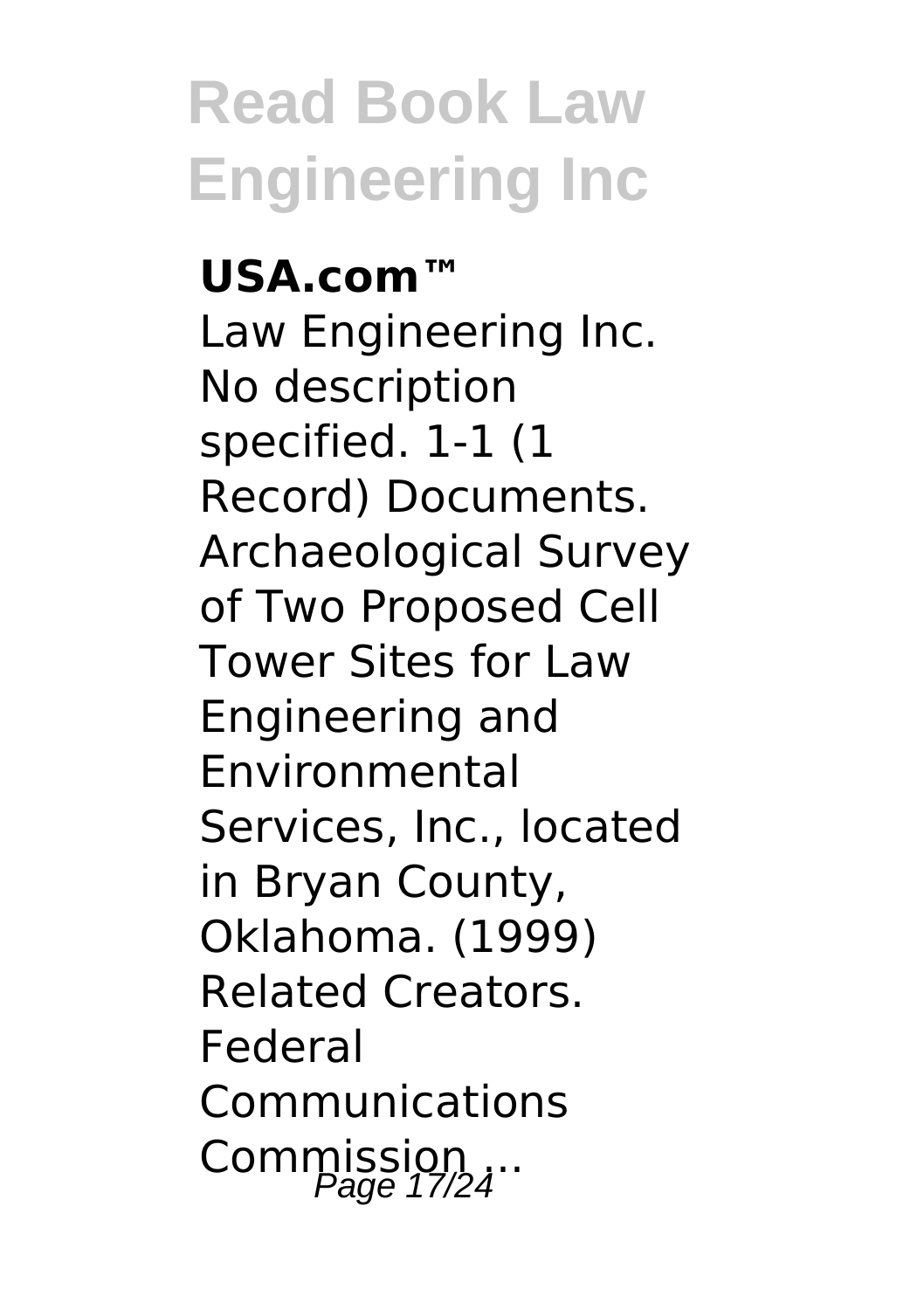## **Law Engineering Inc. - The Digital Archaeological Record** Partner Engineering and Science, Inc. In 2009, the Site Remediation Reform Act (SRRA) was signed into law allowing for sweeping changes to how and New Jersey tackles environmental site remediation.…

# **Partner Engineering**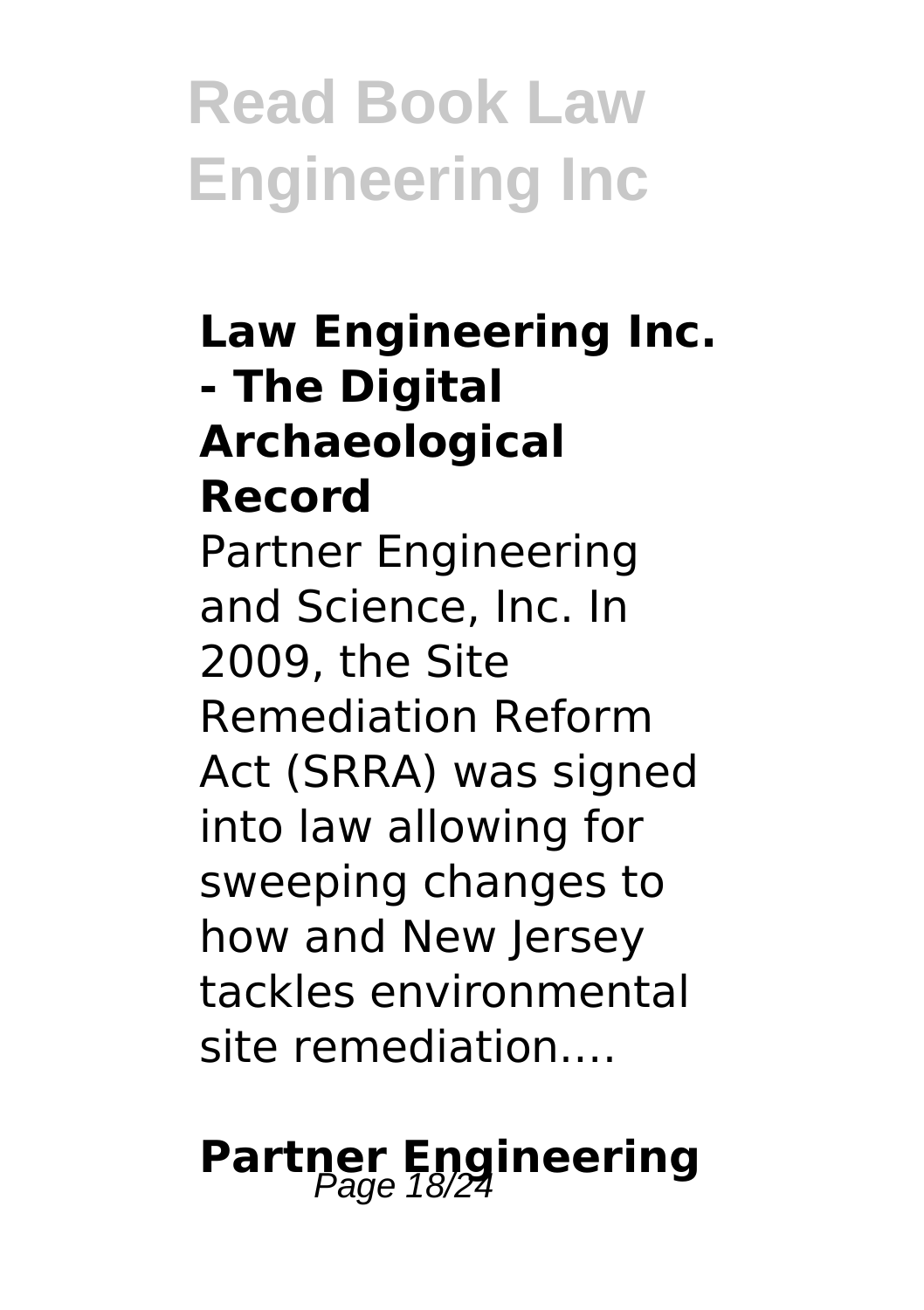## **and Science, Inc. | Law.com**

Our practice was founded in 1995 by Carlos Tiefenthaler who, having qualified as a civil engineer, quantity surveyor and lawyer, had a vision of establishing and developing a worldclass legal practice providing specialised legal services to the building and engineering construction industry.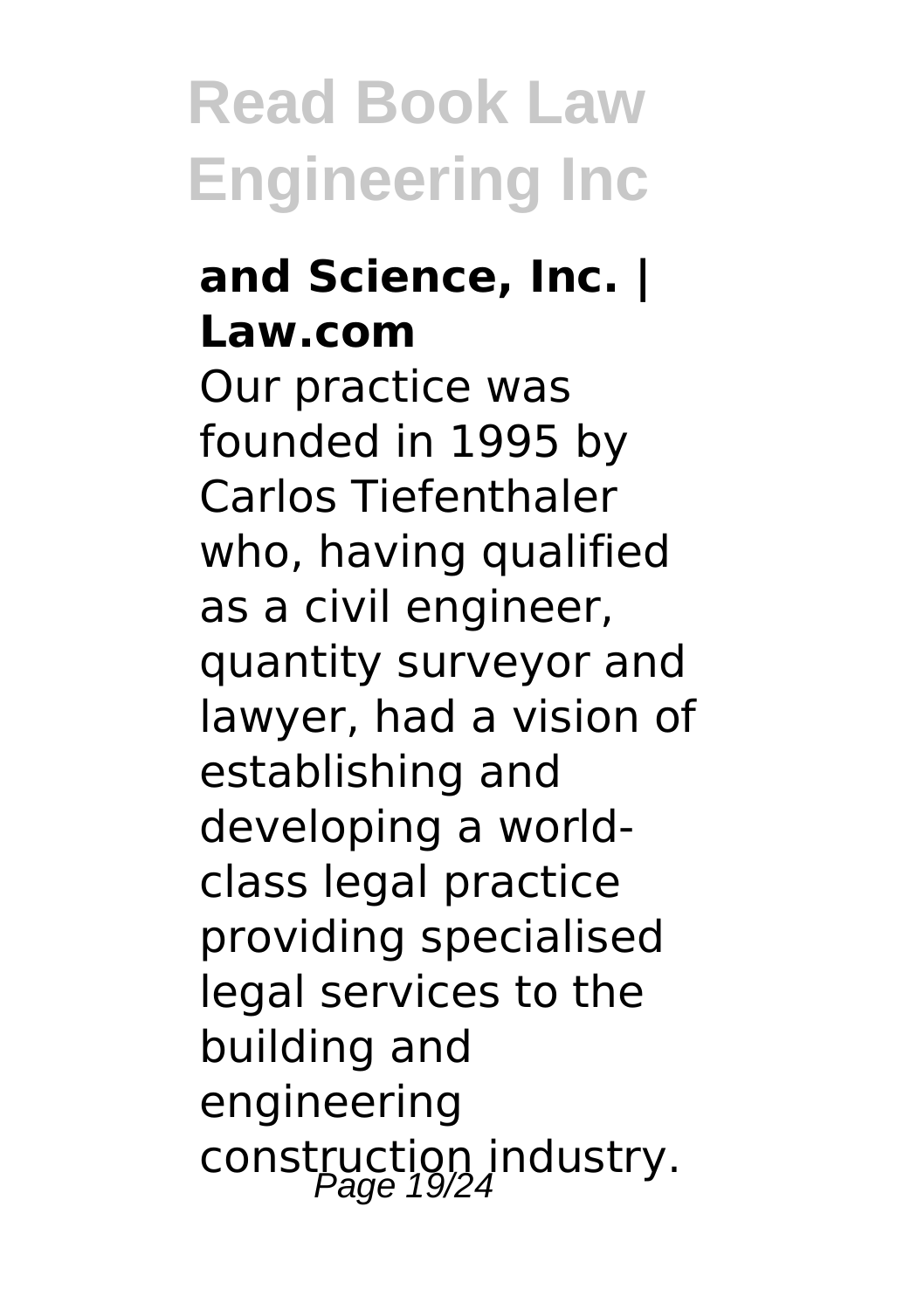**Tiefenthaler Attorneys - Construction & Engineering Law ...** Engineering THE LAW, Inc. January 1, 2020 During twenty years training lobbyists, lecturing at universities, and public speaking engagements, Robert Guyer has met thousands of new and aspiring...

Page 20/24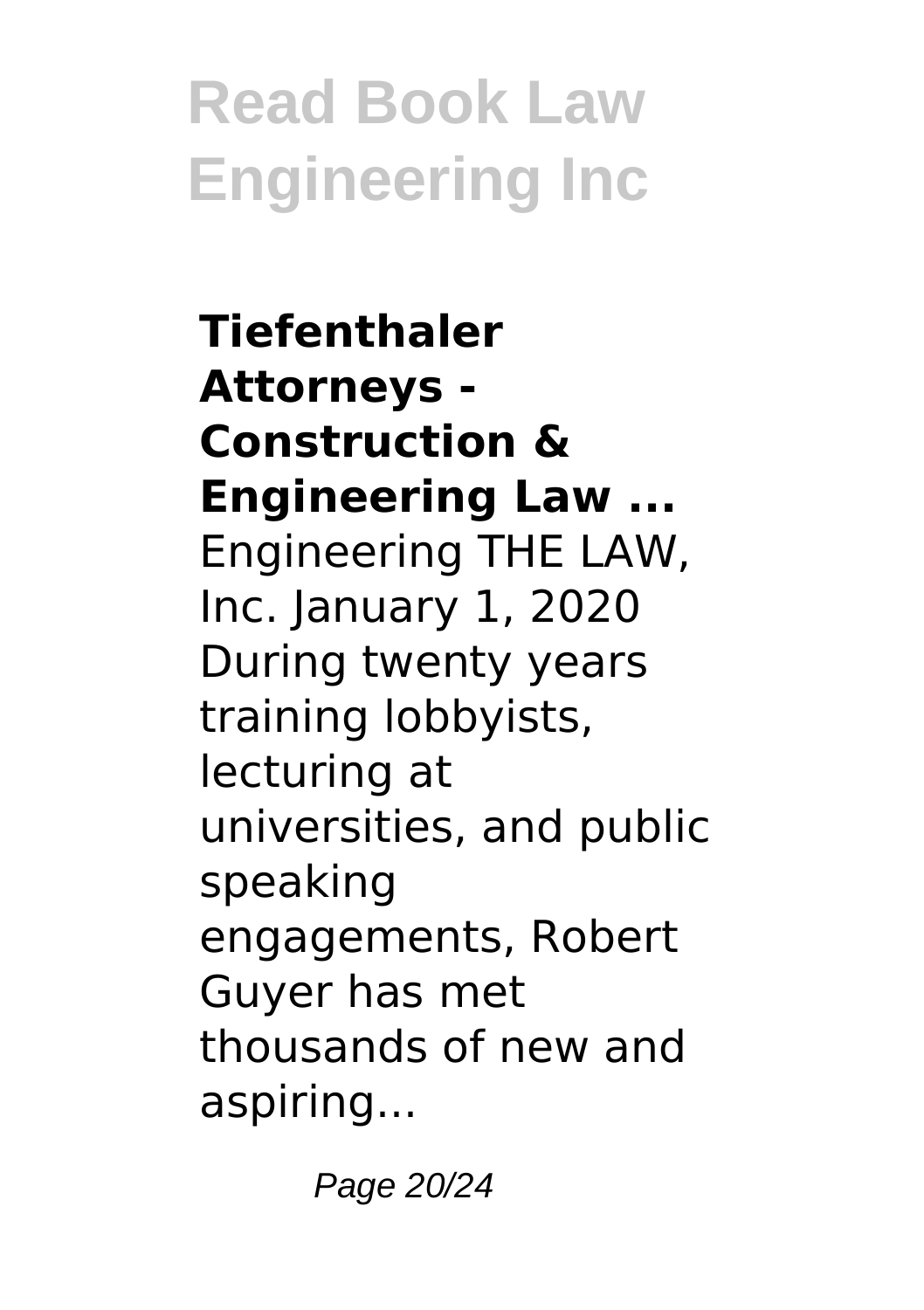**Robert Guyer - President - Engineering THE LAW, Inc ...** Search the LAW ENGINEERING CONSULTANTS, INC. business page in LILBURN, GA at DandB.com. Explore the D\*B Business Directory to find other companies.

## **LAW ENGINEERING CONSULTANTS, INC. - LILBURN, GA -** Page 21/24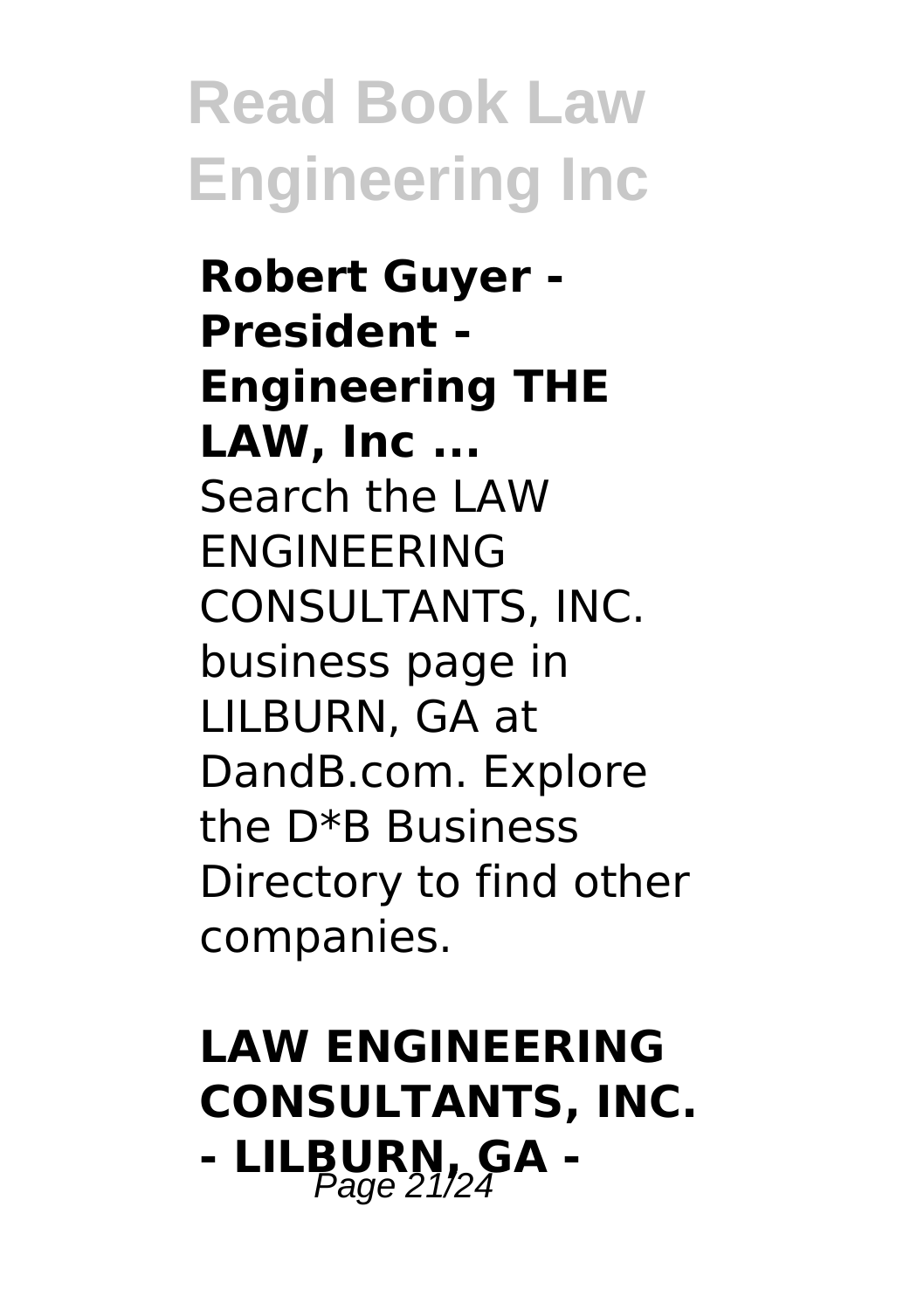**Business ...** Law Companies Group, Inc. is one of the nation's leading engineering, environmental, and design consulting services companies. With a network of 2,000 professionals, over 40 locations nationwide, and gross revenues of over \$200 million, the company provides expertise in a wide array of multidisciplinary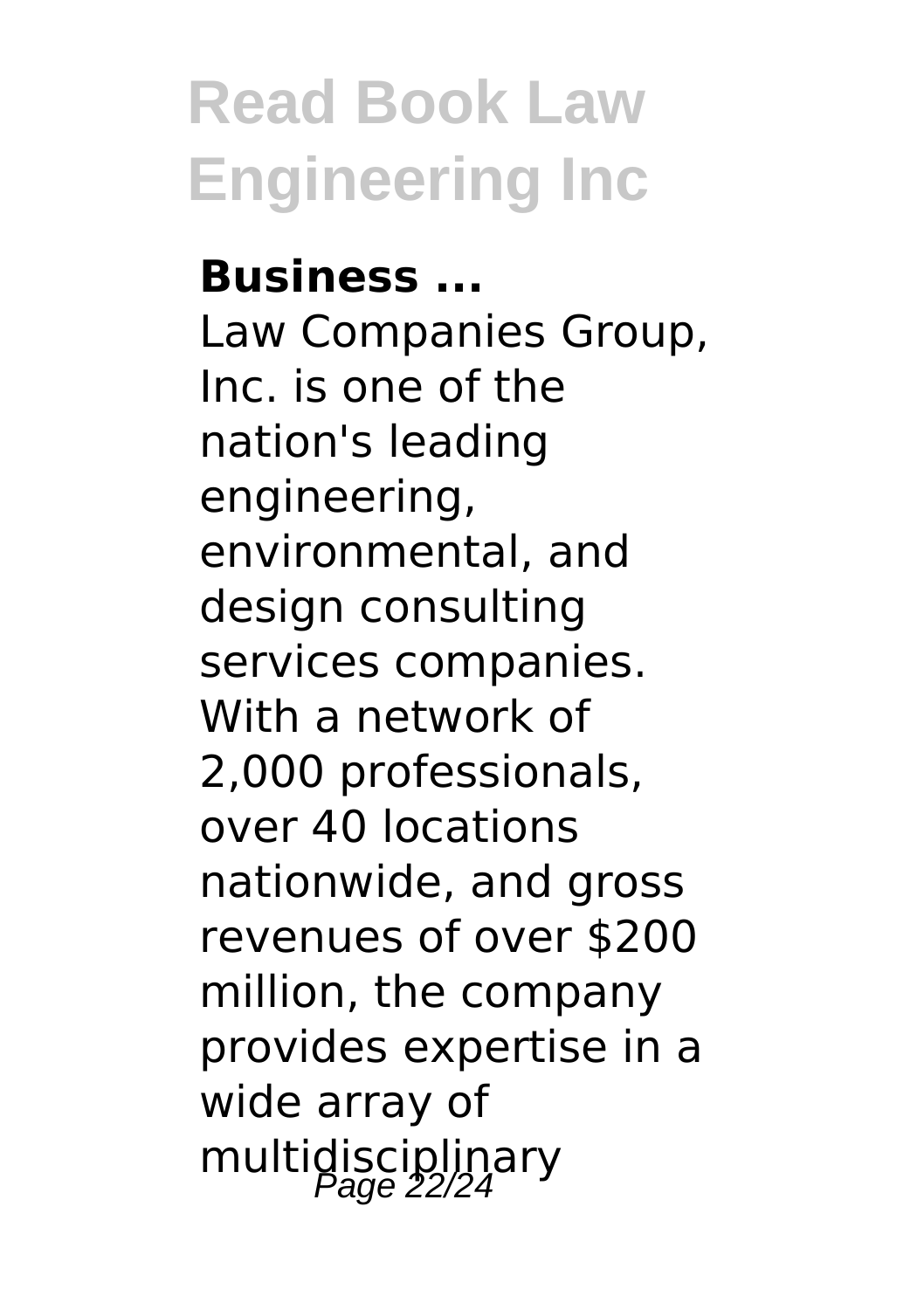technical and business services to industrial, commercial, and government markets.

## **LAW COMPANIES GROUP, INC. AND MACTEC, INC. ANNOUNCE MERGER**

**...**

Get reviews, hours, directions, coupons and more for Law Engineering & Environmental Services Inc at 7347 W Friendly Ave, Greensboro, NC